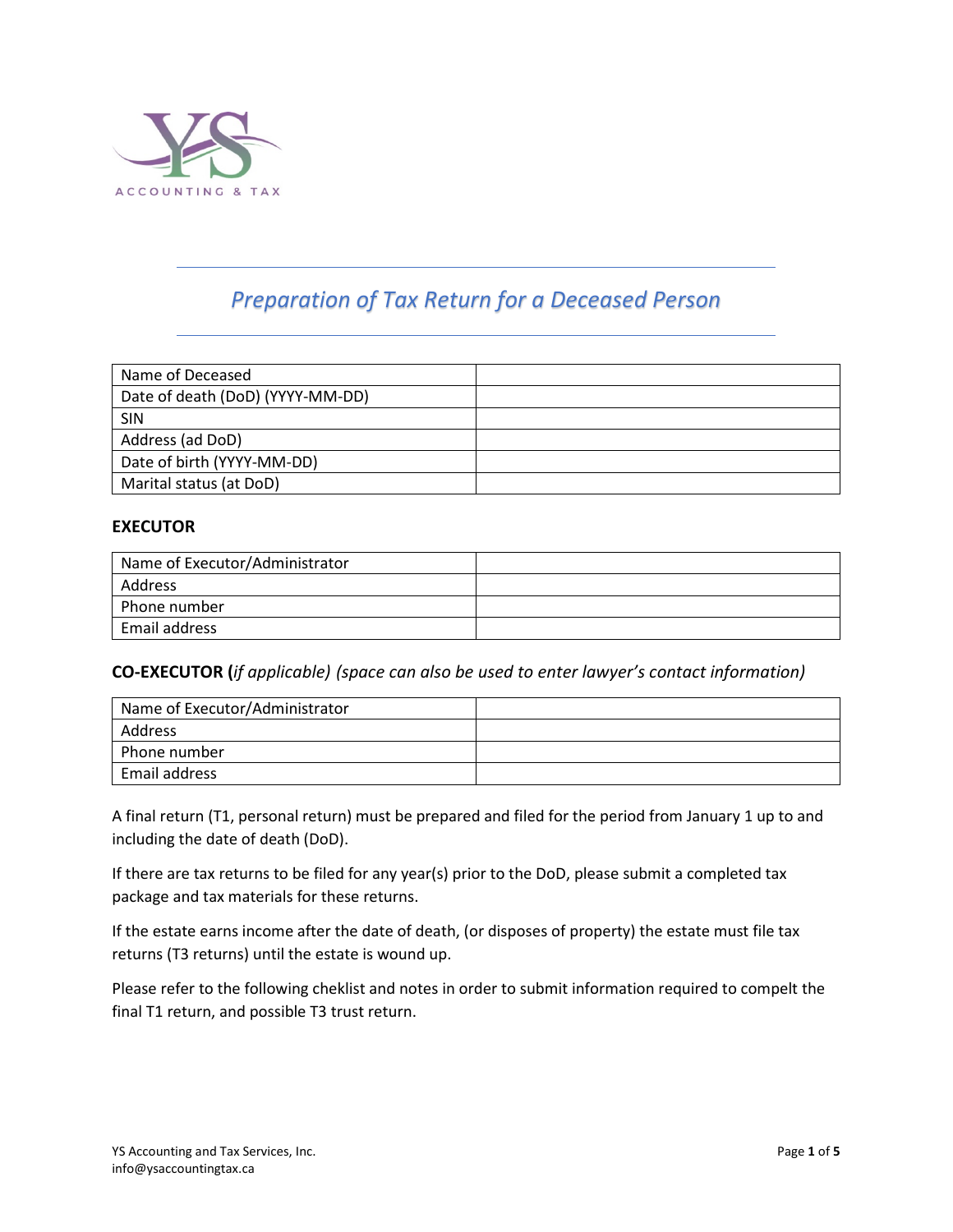# **CHECKLIST**

☐ Death Certificate

□ Complete copy of the will

 $\Box$  If there is no will, a copy of the document which identifies the legal representative of the estate (such as grant of probate or letters of administration)

☐ Completed personal tax package for the period January 1 to DoD

 $\Box$  Tax slips for the year of death (see list in personal tax package for possible slips)

 $\Box$  List of real estate, financial and personal assets held at the date of death (please enter in the charts below as applicable)

IF THE DECEASED WAS PREVIOUSLY A CLIENT OF YS ACCOUNTING AND TAX SERVICES, INC., WE DO NOT REQUIRE THE NEXT 4 ITEMS

☐ Signed **Authorization Request Signature Page** (to authorize us to speak to CRA on your behalf re income tax); (we will prepare this for you to sign)

 $\Box$  Signed RC59 (to authorize us to speak to CRA on your behalf re HST, if applicable); (we will prepare this for you to sign)

 $\Box$  Copy of last 2 years tax return with Notice of Assessment

 $\Box$  If the deceased was an HST registrant, copies of the last 2 years filed HST returns

| <b>DESCRIPTION</b>                             | ADDRESS | <b>DATE</b><br>PURCHASED | <b>PURCHASE</b><br><b>PRICE</b> | <b>MARKET VALUE</b><br>(AT DoD) | SOLE<br><b>OWNER</b><br>(Y/N) |
|------------------------------------------------|---------|--------------------------|---------------------------------|---------------------------------|-------------------------------|
| Residence<br>(e.g. house, condo)               |         |                          |                                 |                                 |                               |
| Vacation                                       |         |                          |                                 |                                 |                               |
| property<br>(e.g. cottage, time<br>share etc.) |         |                          |                                 |                                 |                               |
| Rental property                                |         |                          |                                 |                                 |                               |
|                                                |         |                          |                                 |                                 |                               |
|                                                |         |                          |                                 |                                 |                               |

### **REAL ESTATE ASSETS**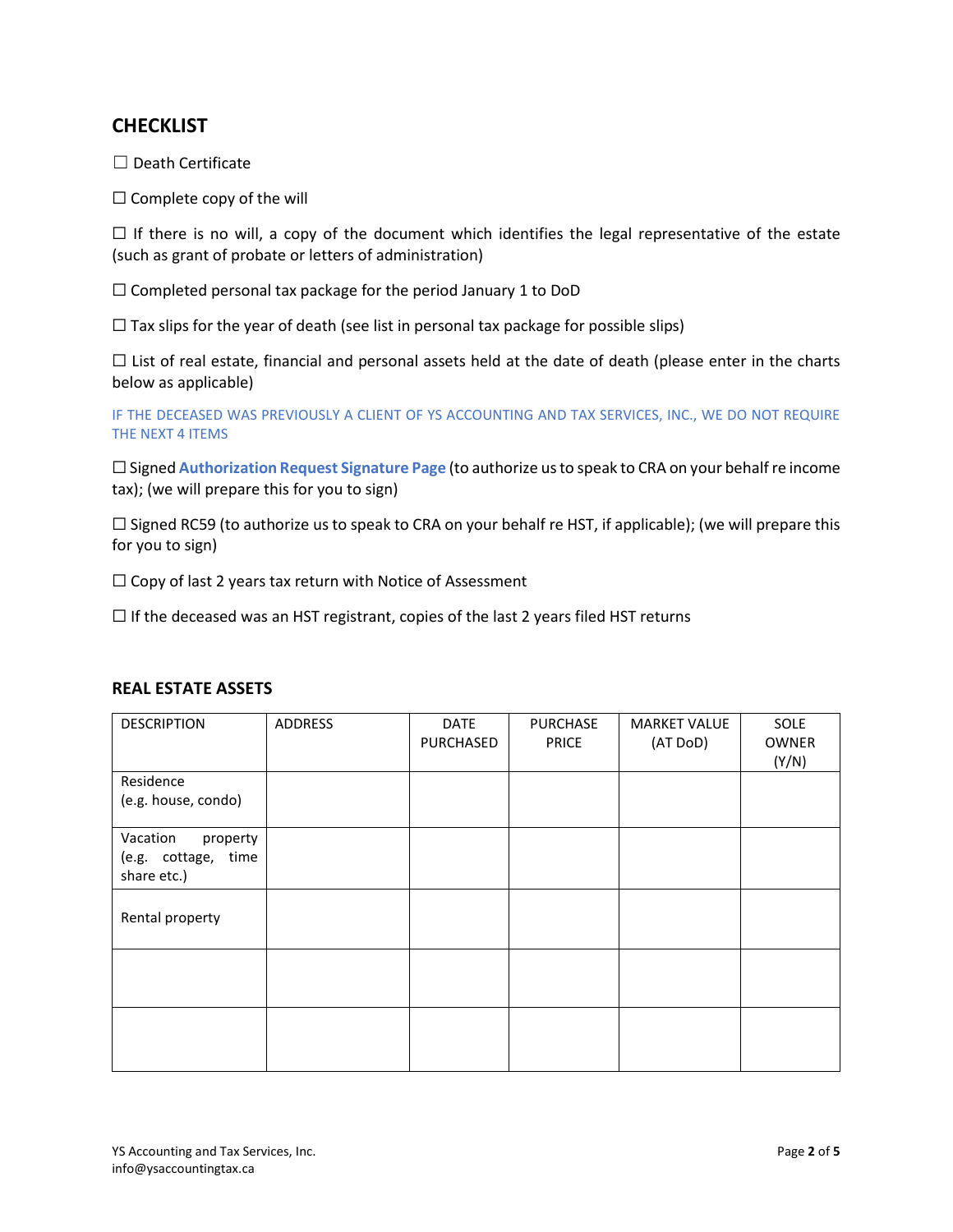#### **FINANCIAL ASSETS**

For each asset, please provide the account number, institution and type of accounts (e.g. bank account – savings or chequing, RRSP, RRIF, TFSA, investment account, etc.)

For non-registered investment accounts payable please also provide a statement as of the DoD showing ht elist of securities held with their cost and market value as of the DoD.

| <b>ACCOUNT NUMBER</b> | <b>INSTITUTION</b> | ACCOUNT TYPE (E.G. BANK<br>SAVINGS, RRSP,<br>INVESTMENT, ETC.) | <b>SOLE OWNER</b><br>(Y/N) |
|-----------------------|--------------------|----------------------------------------------------------------|----------------------------|
|                       |                    |                                                                |                            |
|                       |                    |                                                                |                            |
|                       |                    |                                                                |                            |
|                       |                    |                                                                |                            |
|                       |                    |                                                                |                            |
|                       |                    |                                                                |                            |
|                       |                    |                                                                |                            |

#### **PERSONAL ASSETS**

A gain on personal assets (e.g. car or boat, jewelry, art, antiques) has to be reported on the tax return. Losses on this kind of assets generally cannot be claimed, except for certain types (for example, jewelry, art, rare books).

If the cost of this kind of assets is less than \$1,000, the deemed cost is \$1,000. If the market value of this kind of asset is less than \$1,000, the deemed market value is \$1,000.

| <b>DESCRIPTION</b> | COST | MARKET VALUE AT DoD |
|--------------------|------|---------------------|
|                    |      |                     |
|                    |      |                     |
|                    |      |                     |
|                    |      |                     |
|                    |      |                     |
|                    |      |                     |
|                    |      |                     |
|                    |      |                     |

# **GENERAL INFORMATION**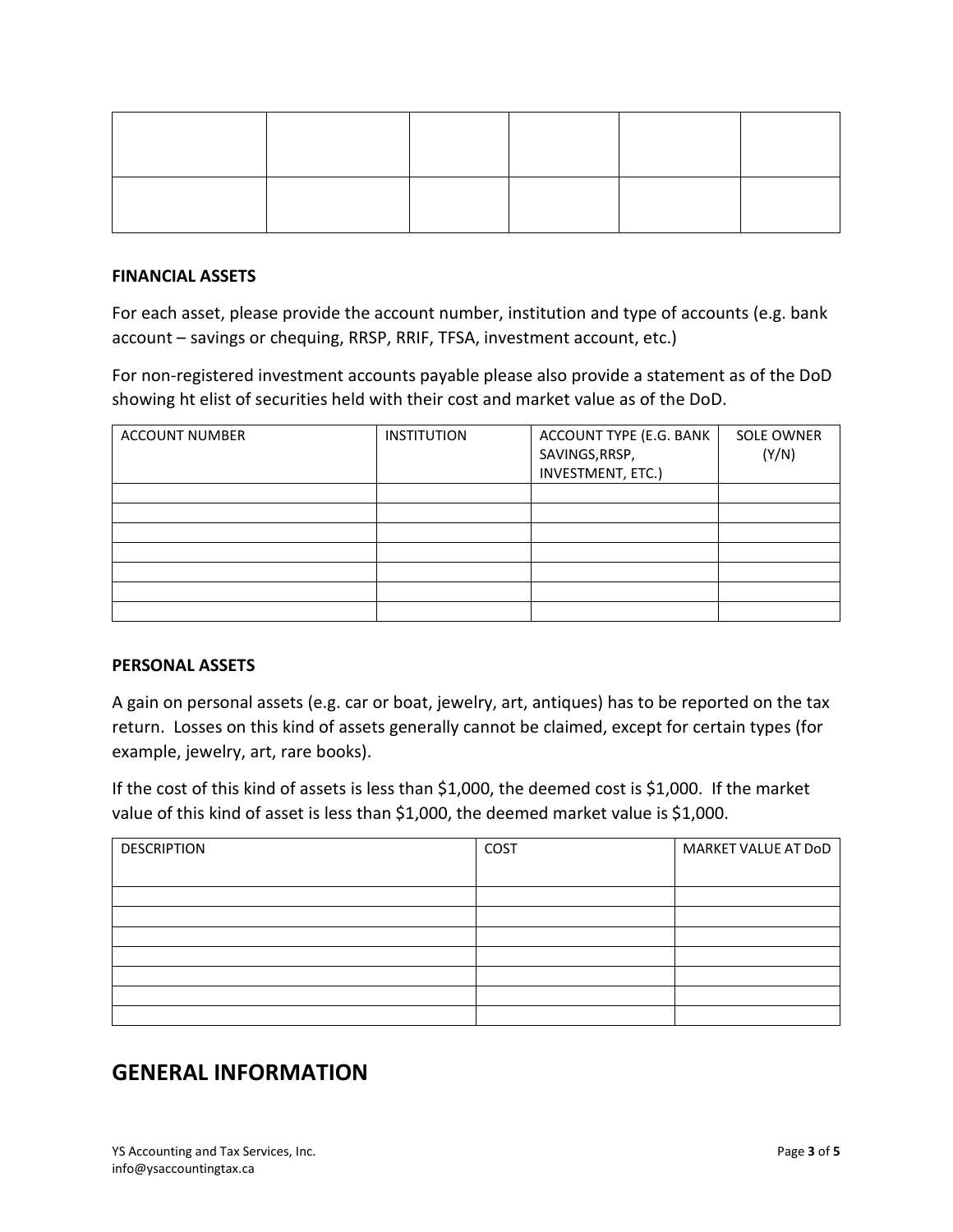# **ASSETS**

At the DoD all assets are deemed to be disposed of at their fair market value. This means that capital gains tax may be payable even on assets that have not actually been sold (such as securities or income properties). The deemed disposition of a principal residence has to be reported, event though any gain is not taxable.

If there is an RRIF or an RRSP, these assets are deemed to be withdrawn in full as of the DoD and are taxable at the same rate as ordinary income. There is an exception when the spouse is the named beneficiary. Any amounts still owing on a HBP or LLp are counted as income (unless the spouse elects to take over the payments).

A spouse may inherit assets on a "rolled-over" basis. This means the deemed disposition on these assets is at the asset's cost base (there is \$0 capital gain/loss). The spouse's cost base remains the original cost base of the asset(s).

Foreign assets or beneficiaries – if the deceased held foreign assets, or there are beneficiaries who are non-Canadian citizens/residents, please consult a lawyer as the inheritance was of a foreign country may be applicable.

# **ESTATE TAX RATES**

Estate (trust) returns are taxed at graduated rates for the first 36 months (same as individual rate structure) and then at the highest personal tax from then on (so it is recommended to try to wrap up estates with 36 months of the DoD). During these 36 months, the estate is "Graduated Rate Estate" or "GRE".

Unline ordinary trusts, a GRE may have a non-calendar year-end. If this is selected, once 36 months have elapsed, the estate must change to a December 31 year-end from then until it is wound up.

# **CPP DEATH BENEFIT**

If there is a CPP estate's death benefit, this will be noted on a T4A(P) slip. This income is not included on the final return but either on the estate's trust return or on the individual return of one or more (if split) beneficiaries. Suppose this is the estate's only income after the DoD. In that case, it is usually preferable to put the income on an individual's return rather than to file a trust return (unless the cost of preparing the T3 return is less than the tax payable by the individual).

#### **DONATIONS**

Charitable donations made by an estate may be claimed on the T3 trust return, on the individual's final return, or on the individual's return for the year before DoD.

#### **CLEARANCE CERTIFICATE**